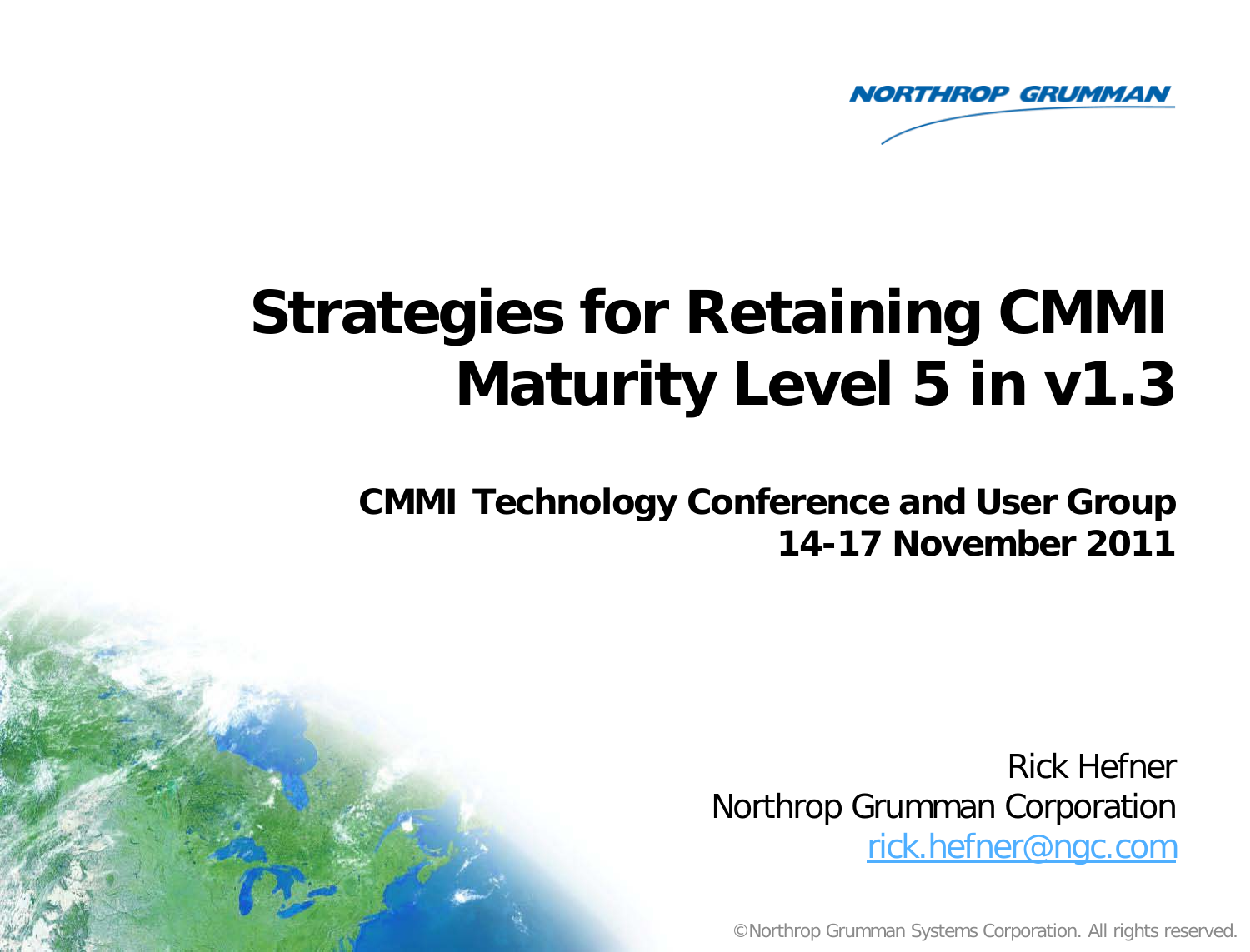# Factors Driving v1.3 Changes



- **Bring constellations (-DEV, -SVC, -ACQ) into harmony**
- **Simplify the model architecture**
- **Reflect modern engineering approaches (Agile, Lean Six Sigma, quality attributes, architectural methods, etc.)**
- **Clarify high maturity and enhance its value**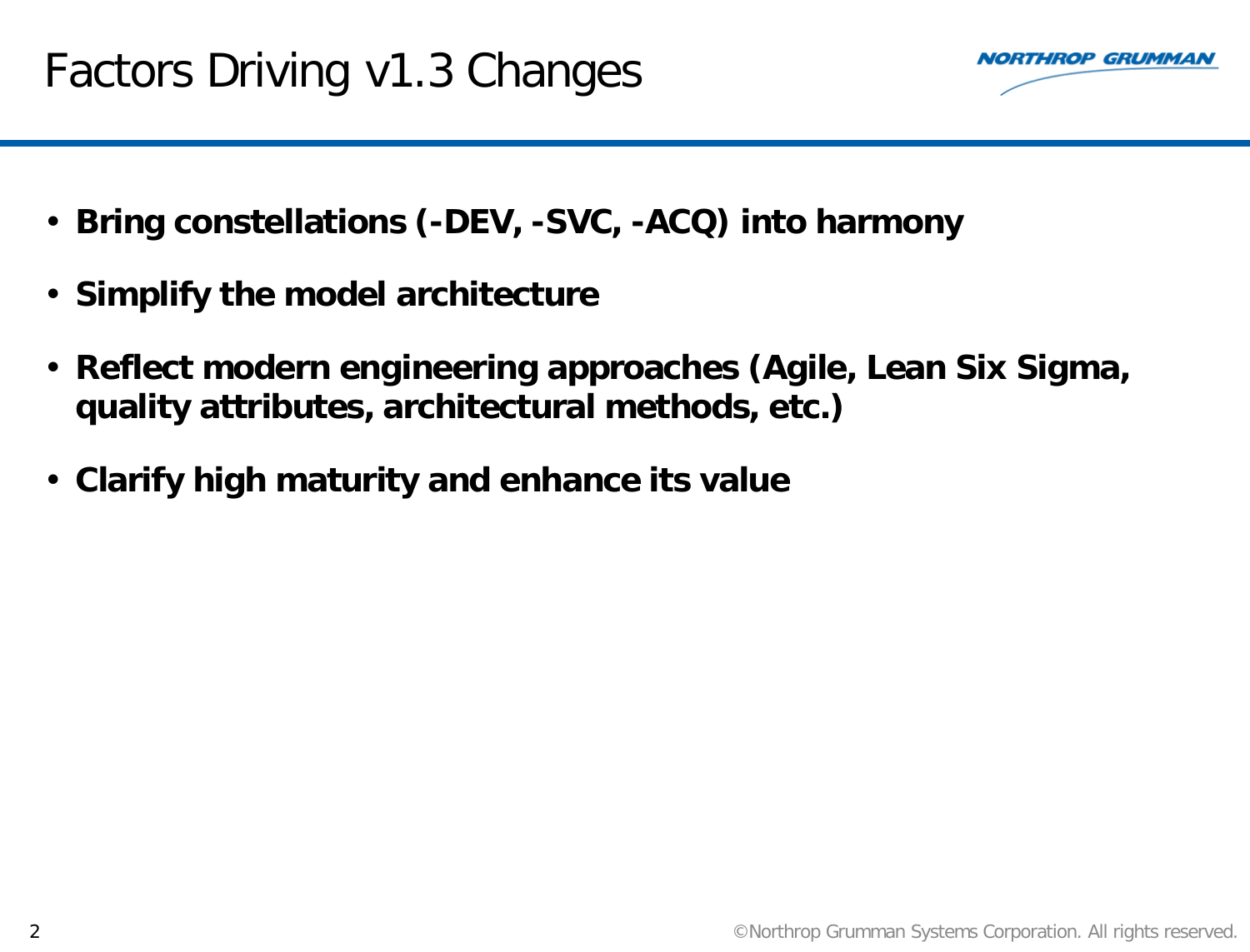Why Didn't Customers See Value in ML5?

• **Some adopters viewed high maturity as "applying Statistical Process Control to something" (i.e., finding some stable subprocess with enough data points to be able to construct control charts)**

- **Some organizations constructed process performance baselines and models with little relationship to project performance**
- **Some projects selected subprocesses to quantitatively manage that did not contribute significantly to their customer's quality and process objectives**



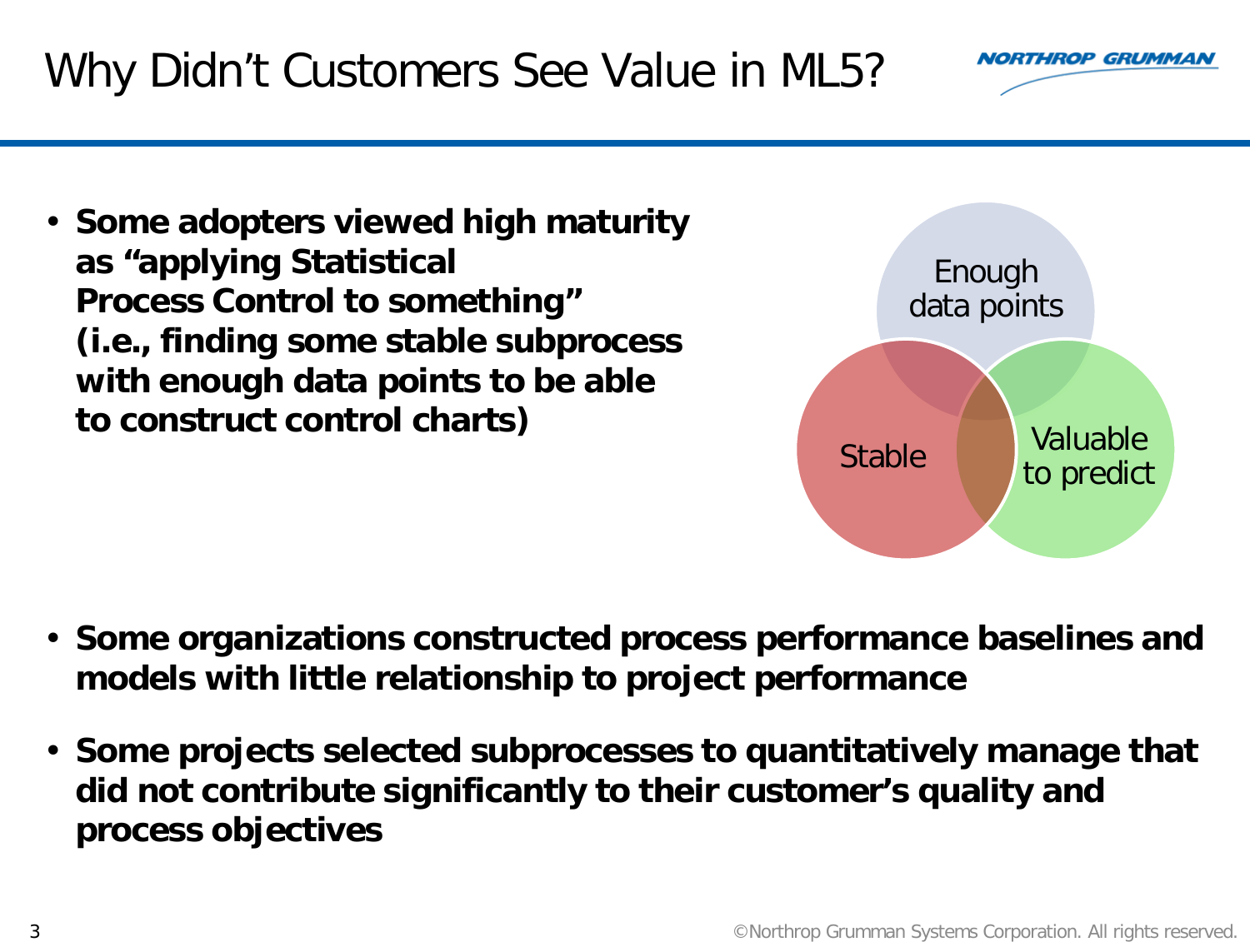# The Value of Level 4/5



# • **The value of Level 4/5 is** insight

- Level 4/5 is 10-20% cheaper than Level 3 (even though more is being done
- Quantitative management establishes expected ranges of process performance



– Process are stable and predictable – unusual process behaviors can be quickly identified, so effective corrective action can be taken

## • **To realize the value of Level 4/5**

- Processes have to be stable (performed consistently)
- Processes under statistical control must support business objectives
- Data has to be useful and clean
- Analysis has to lead to actions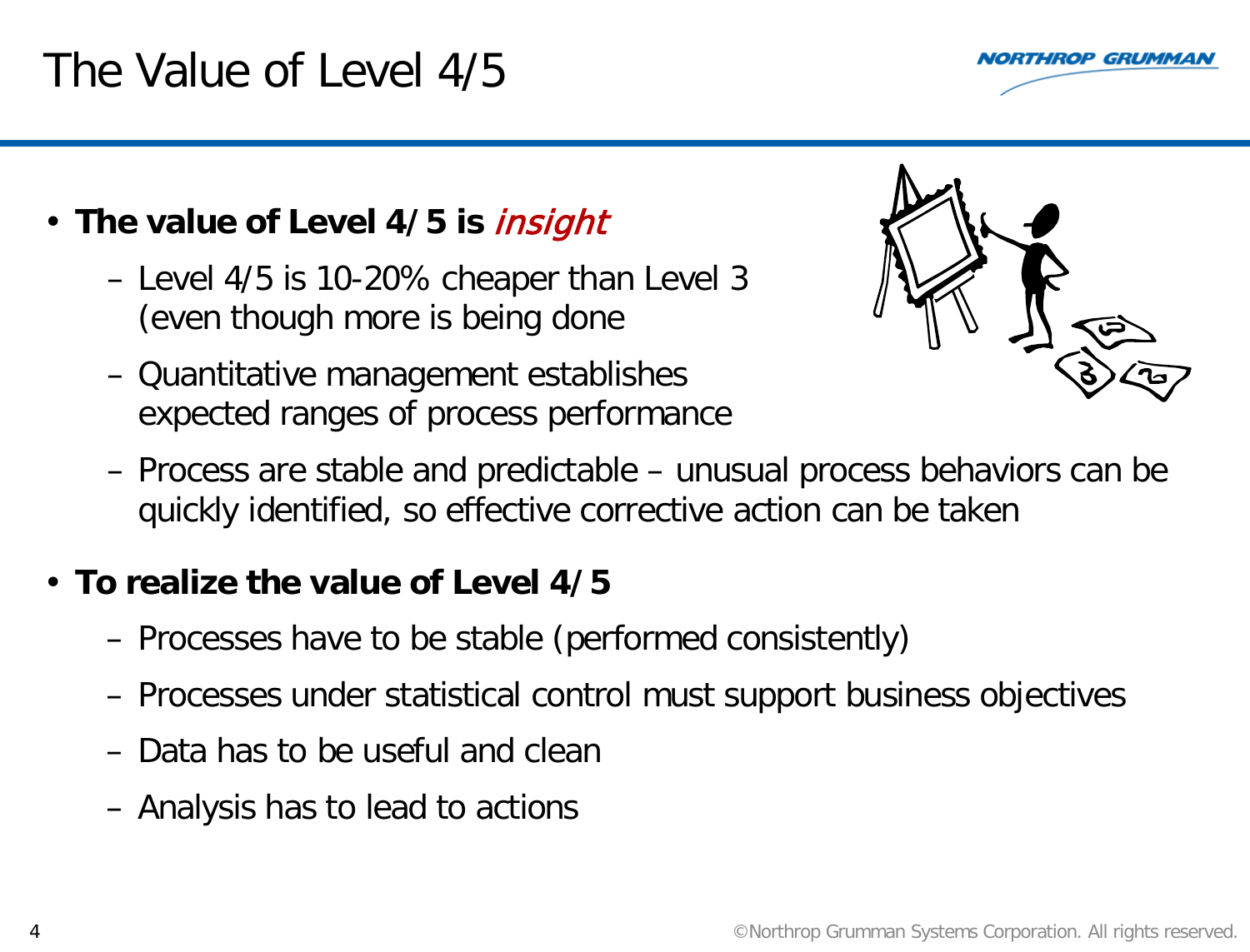

# Managing by Variation

• How many errors are typically found in reviewing an interface specification?

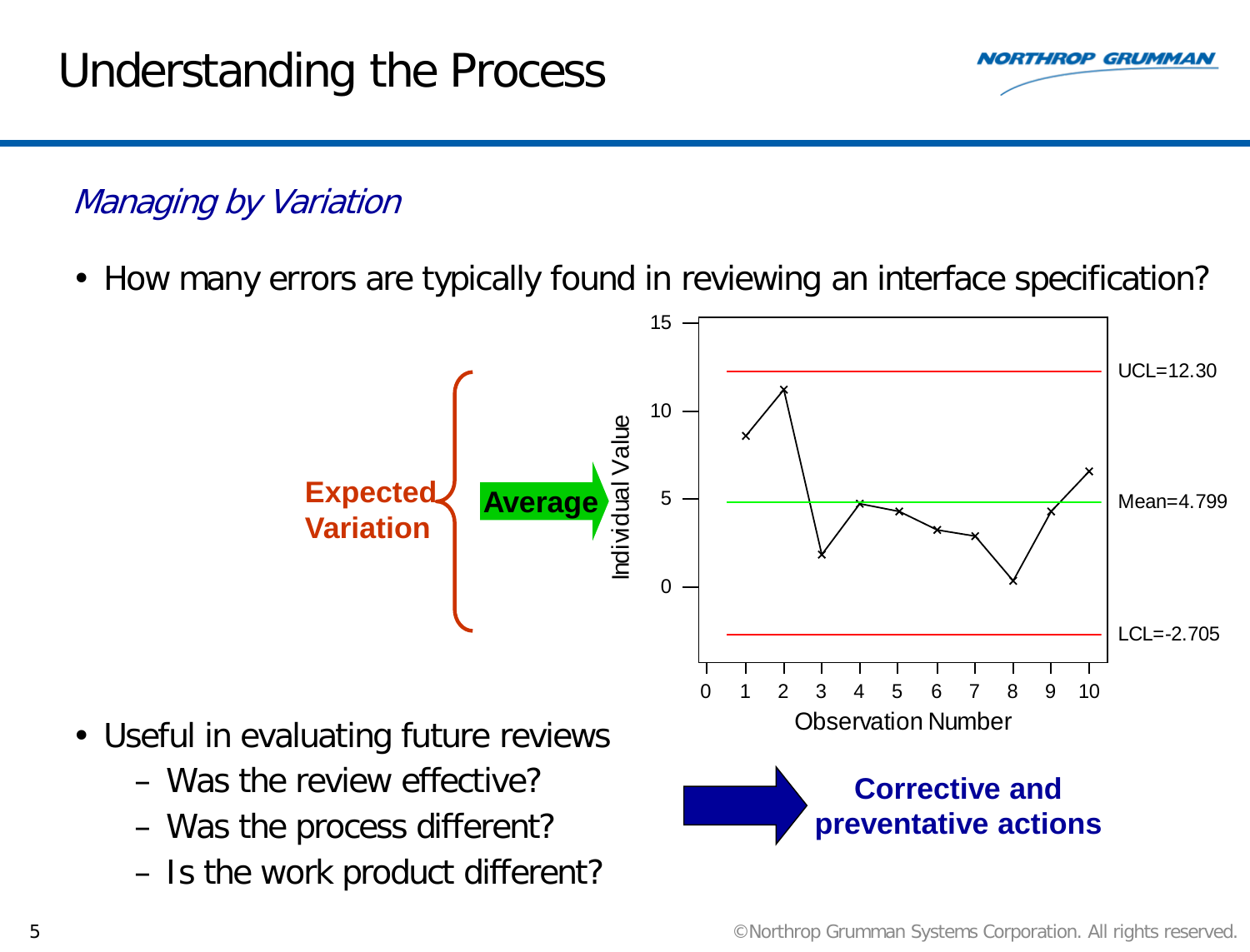# Quantitative Project Management Restructured SPs, clarified quantitative management



### QPM V1.2

- SG 1 Quantitatively Manage the Project
- SP 1.1 Establish the Project's Objectives
- SP 1.2 Compose the Defined Process
- SP 1.3 Select the Subprocesses that Will Be Statistically Managed
- SP 1.4 Manage Project Performance
- SG 2 Statistically Manage Subprocess Performance
- SP 2.1 Select Measures and Analytic **Techniques**
- SP 2.2 Apply Statistical Methods to Understand Variation
- SP 2.3 Monitor Performance of the Selected Subprocesses
- SP 2.4 Record Statistical Management Data

### QPM V1.3

- SG 1 Prepare for Quantitative Management
- SP 1.1 Establish the Project's Objectives
- SP 1.2 Compose the Defined Process
- SP 1.3 Select Subprocesses and **Attributes**
- SP 1.4 Select Measures and Analytic **Techniques**
- SG 2 Quantitatively Manage the Project
- SP 2.1 Monitor the Performance of Selected Subprocesses
- SP 2.2 Manage Project Performance
- SP 2.3 Perform Root Cause Analysis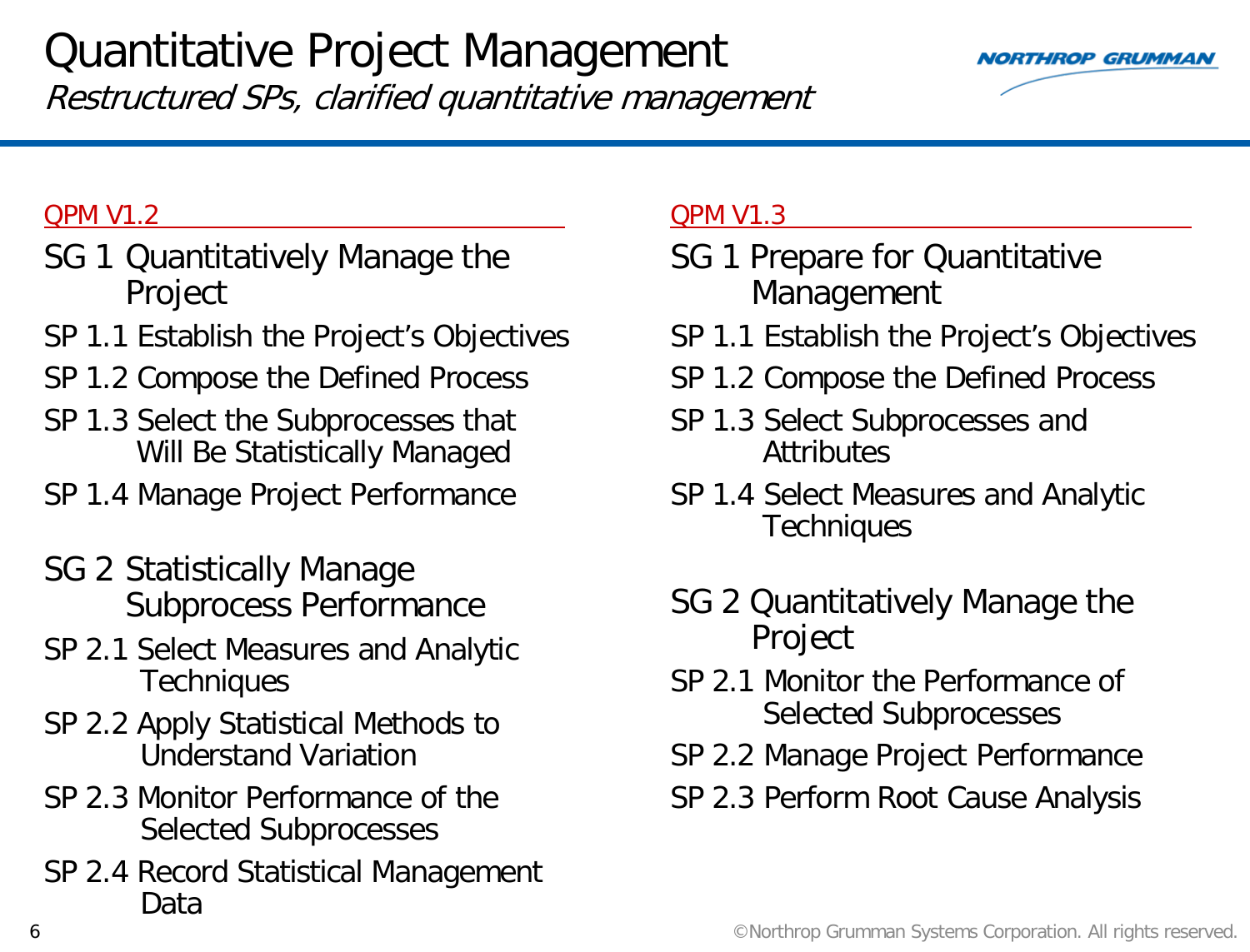

# **SP 1.3 Select Subprocesses and Attributes**

 Select subprocesses and attributes critical to evaluating performance and that help to achieve the project's quality and process performance objectives.

 subprocesses include the following: Examples of criteria used to select

- There is a strong correlation with performance results that are addressed in the project's objectives.
- Stable performance of the subprocess is important.
- Poor subprocess performance is associated with major risks to the project.
- One or more attributes of the subprocess serve as key inputs to process performance models used in the project.
- The subprocess will be executed frequently enough to provide sufficient data for analysis.

Examples of product and process attributes include the following:

- Effort consumed to perform the subprocess
- The rate at which the subprocess is performed
- Cycle time for process elements that make up the subprocess
- Resource or materials consumed as input to the subprocess
- Skill level of the staff member performing the subprocess
- Quality of the work environment used to perform the subprocess
- Volume of outputs of the subprocess (e.g., intermediate work products)
- Quality attributes of outputs of the subprocess (e.g., reliability, testability)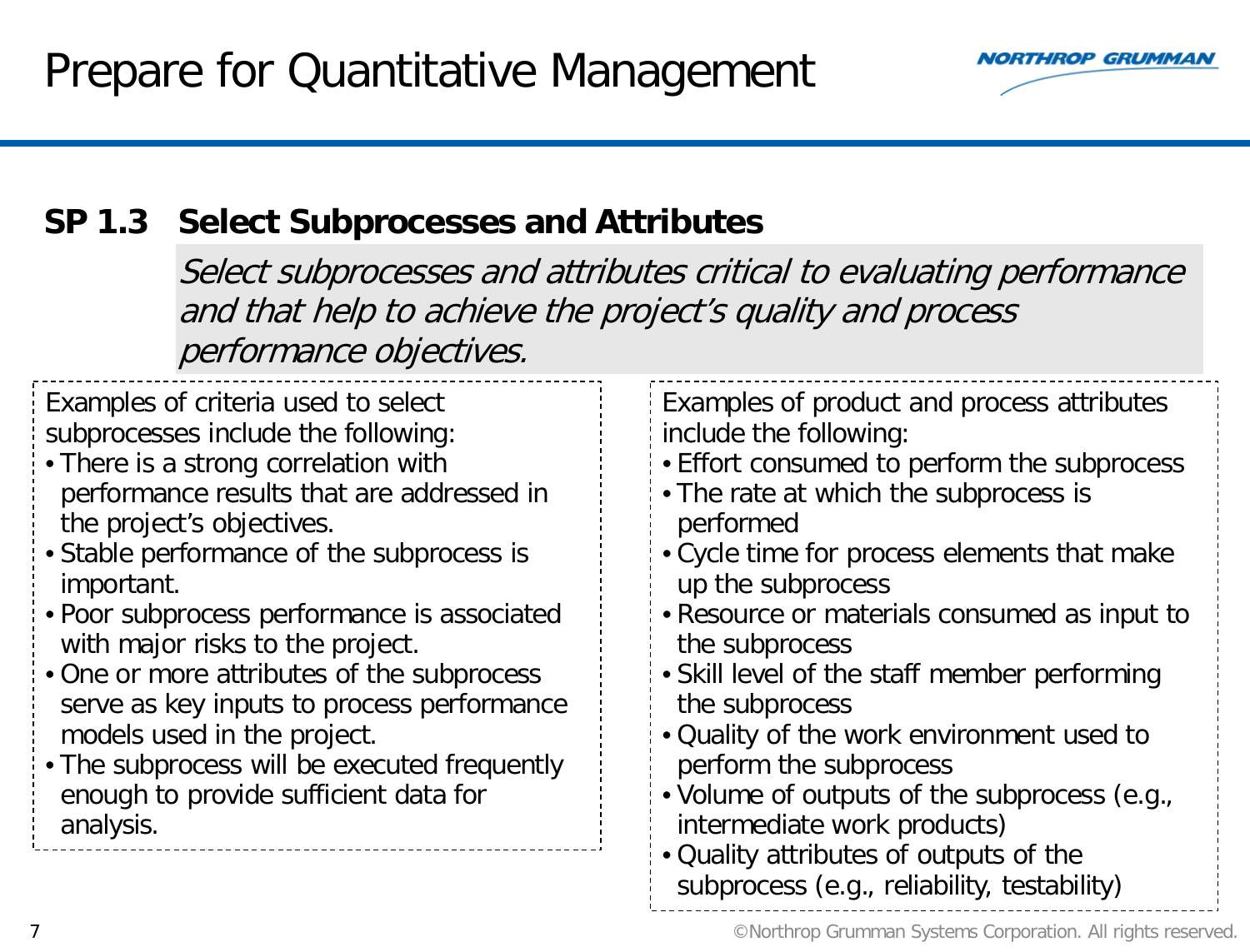

## **SP 2.2 Manage Project Performance**

MonitorManage the project using statistical and other quantitative techniques to determine whether or not the project's objectives for quality and process performance will be satisfied, and identify corrective action as appropriate

1. Periodically review the performance of subprocesses.

Stability and capability data from monitoring selected subprocesses, as described in SP2.1, are a key input into understanding the project's overall ability to meet quality and process performance objectives.

4. Use process performance models calibrated with project data to assess progress toward achieving the project's quality and process performance objectives.

Process performance models are used to assess progress toward achieving objectives that cannot be measured until a future phase in the project lifecycle. Objectives can either be interim objectives or overall objectives.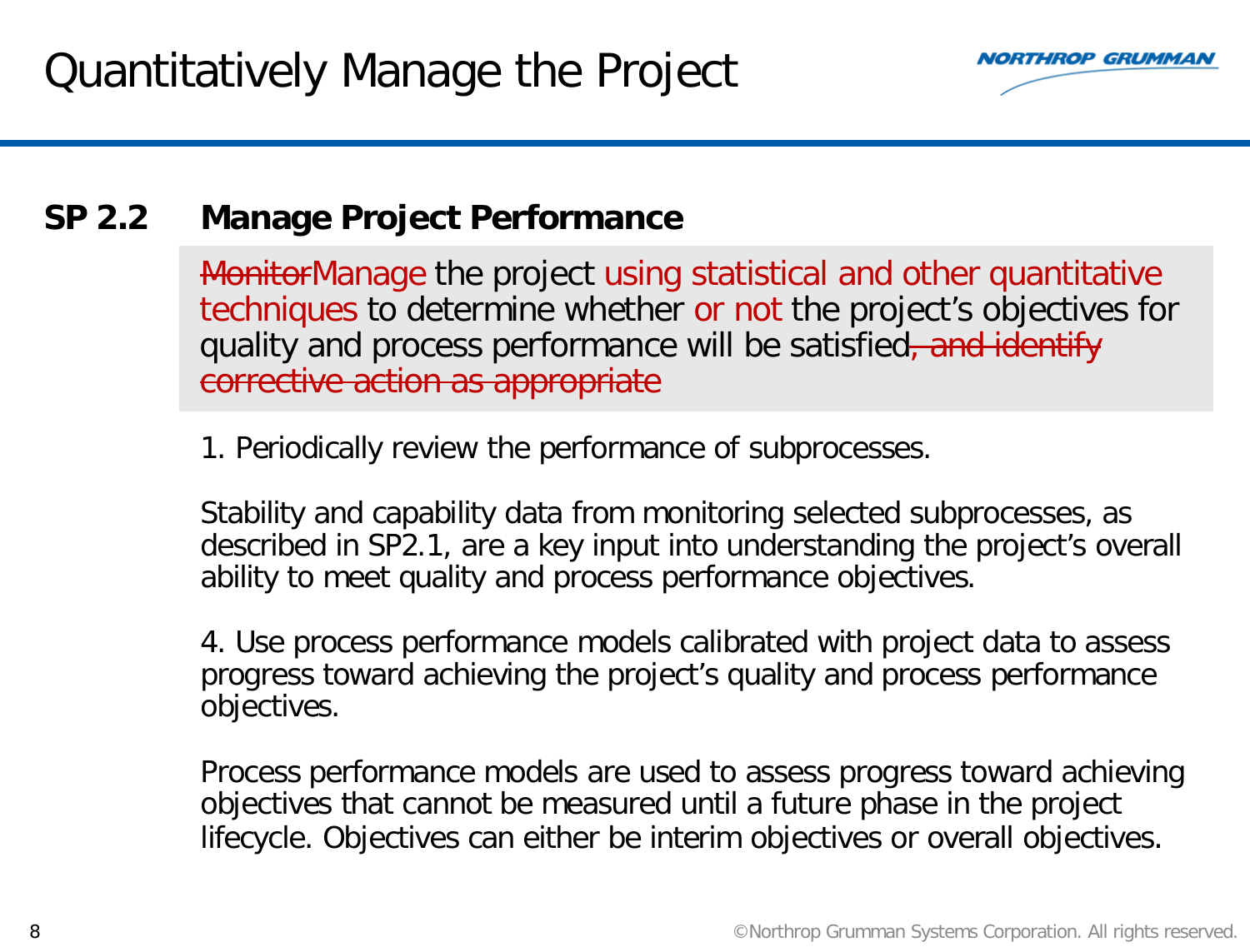

## **SP 2.3 Perform Root Cause Analysis**

Perform root cause analysis of selected issues to address deficiencies in achieving the project's quality and process performance objectives.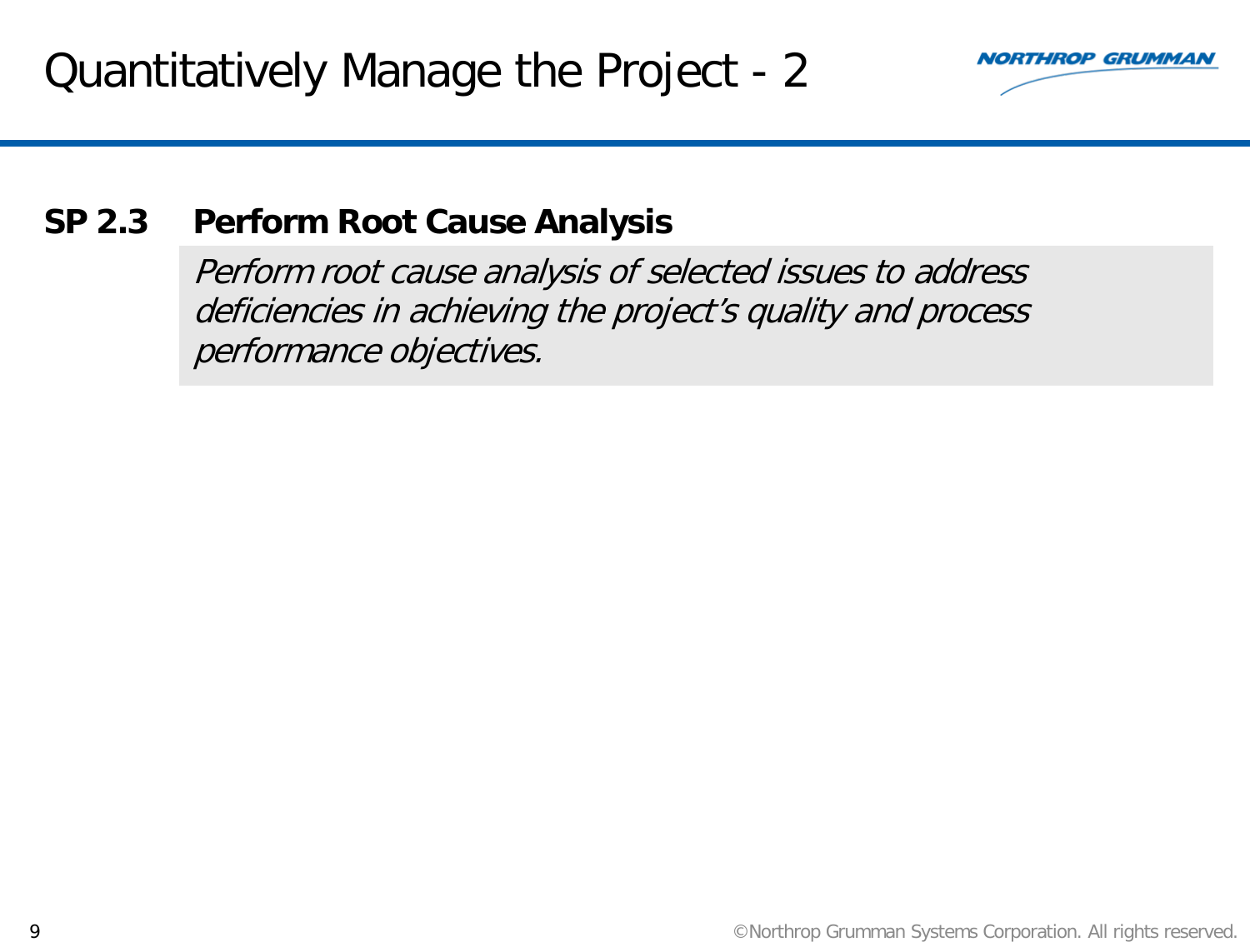

### OPP V1.2

- SG 1 Establish Performance Baselines and Models
- SP 1.1 Select Processes
- SP 1.2 Establish Process-Performance Measures
- SP 1.3 Establish Quality and Process-Performance Objectives
- SP 1.4 Establish Process-Performance Baselines
- SP 1.5 Establish Process-Performance Models

### OPP V1.3

- SG 1 Establish Performance Baselines and Models
- SP 1.1 Establish Quality and Process Performance Objectives
- SP 1.2 Select Processes
- SP 1.3 Establish Process Performance Measures
- SP 1.4 Analyze Process Performance and Establish Process Performance Baselines
- SP 1.5 Establish Process Performance Models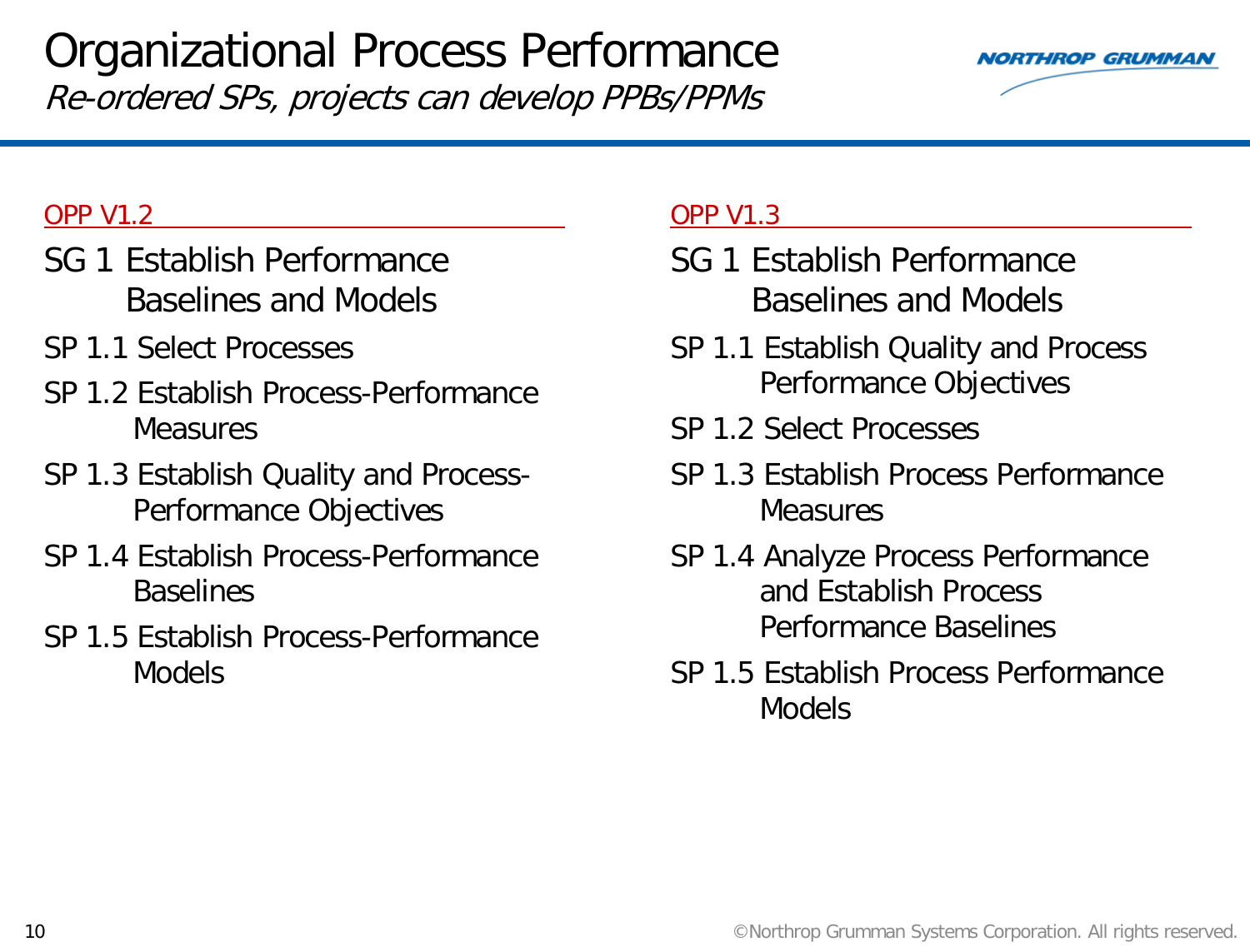

### The process performance baselines are a measurement of performance for the organization's set of standard processes at various levels of detail:

–Sequence of connected processes

–Processes that cover the entire life of the project

–Processes for developing individual work products

# Establishing Process Performance Baselines

## **SP 1.4 Analyze Process Performance and Establish Process Performance Baselines**

Establish Analyze the performance of the selected processes, and establish and maintain the organization's process- performance baselines.

subprocess when used on a project under a given set of circumstances.

These baselines are used to determine the expected results of the process or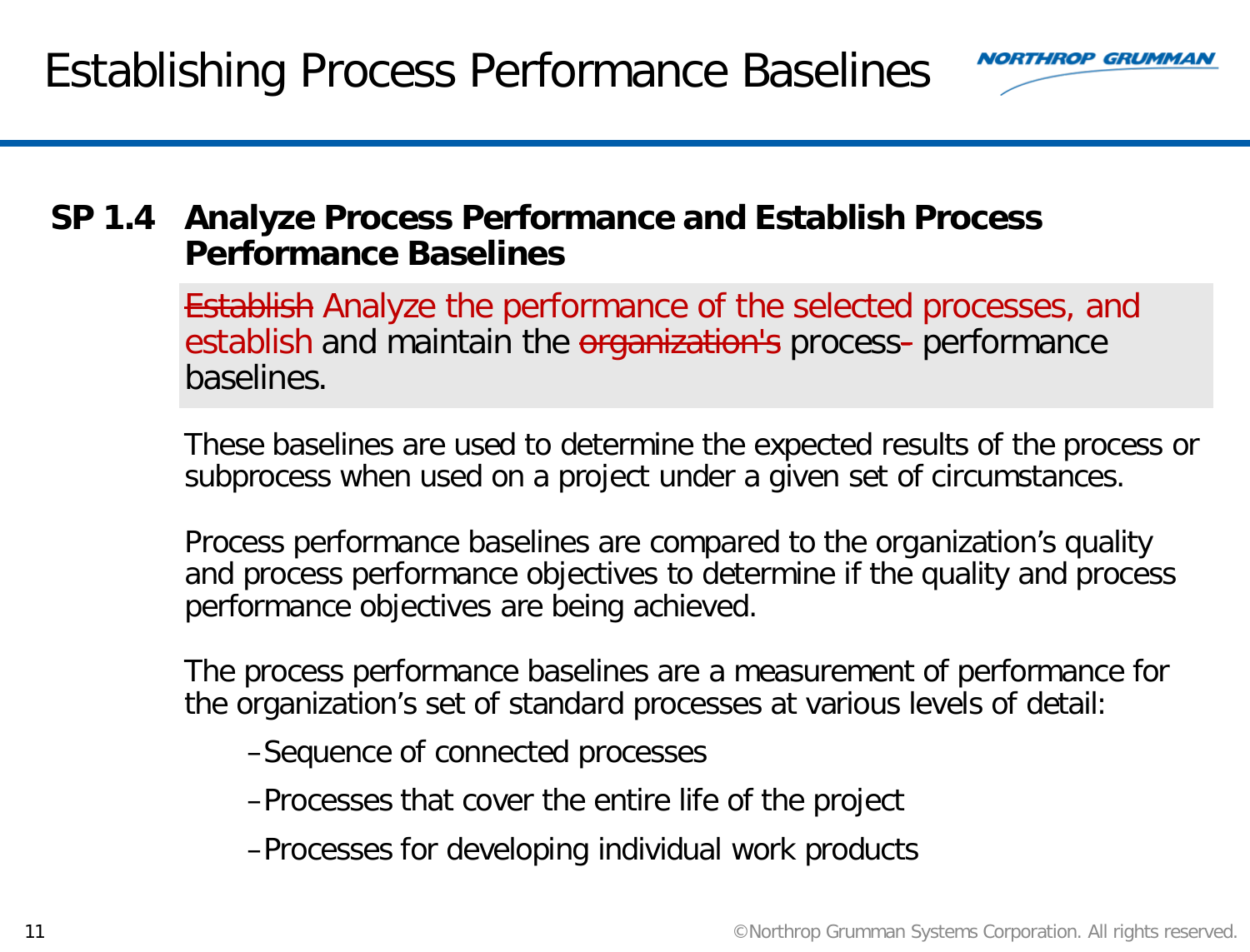# Causal Analysis & Resolution Outcomes can be positive



#### CAR V1.2

- SG 1 Determine Causes of Defects SP 1.1 Select Defect Data for Analysis SP 1.2 Analyze Causes
- SG 2 Address Causes of Defects SP 2.1 Implement the Action Proposals SP 2.2 Evaluate the Effect of Changes SP 2.3 Record Data

### CAR V1.3

- SG 1 Determine Causes of Selected Outcomes
- SP 1.1 Select Outcomes for Analysis
- SP 1.2 Analyze Causes
- SG 2 Address Causes of Selected Outcomes
- SP 2.1 Implement Action Proposals
- SP 2.2 Evaluate the Effect of Implemented Actions
- SP 2.3 Record Causal Analysis Data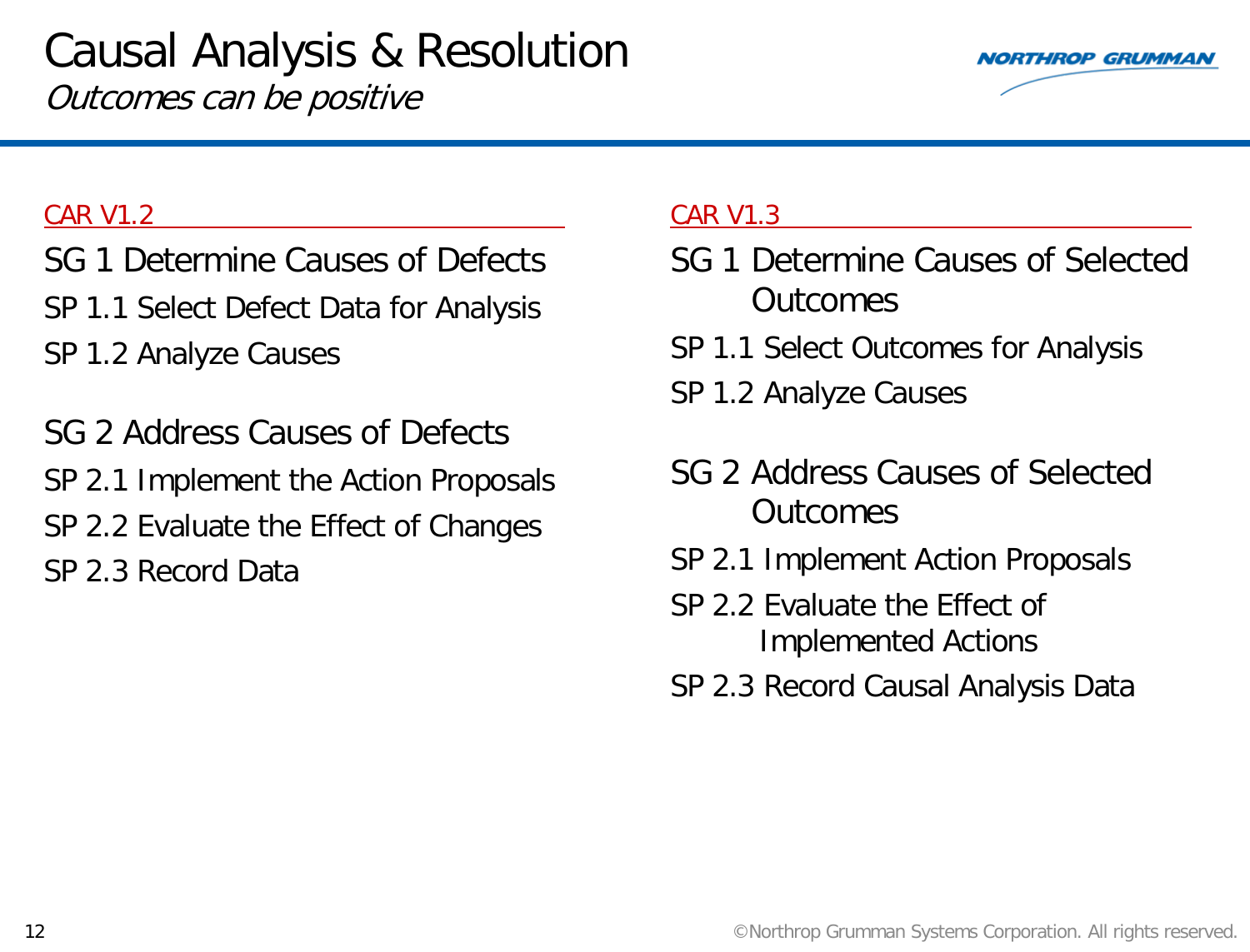

# **SP 1.1 Select Outcomes for Analysis**

Select outcomes for analysis.

Examples of when to perform causal analysis include the following:

- When a stable subprocess does not meet its specified quality and process performance objectives, or when a subprocess needs to be stabilized
- During the task, if and when problems warrant a causal analysis meeting
- When a work product exhibits an unexpected deviation from its requirements
- When more defects than anticipated escape from earlier phases to the current phase
- When process performance exceeds expectations
- At the start of a new phase or task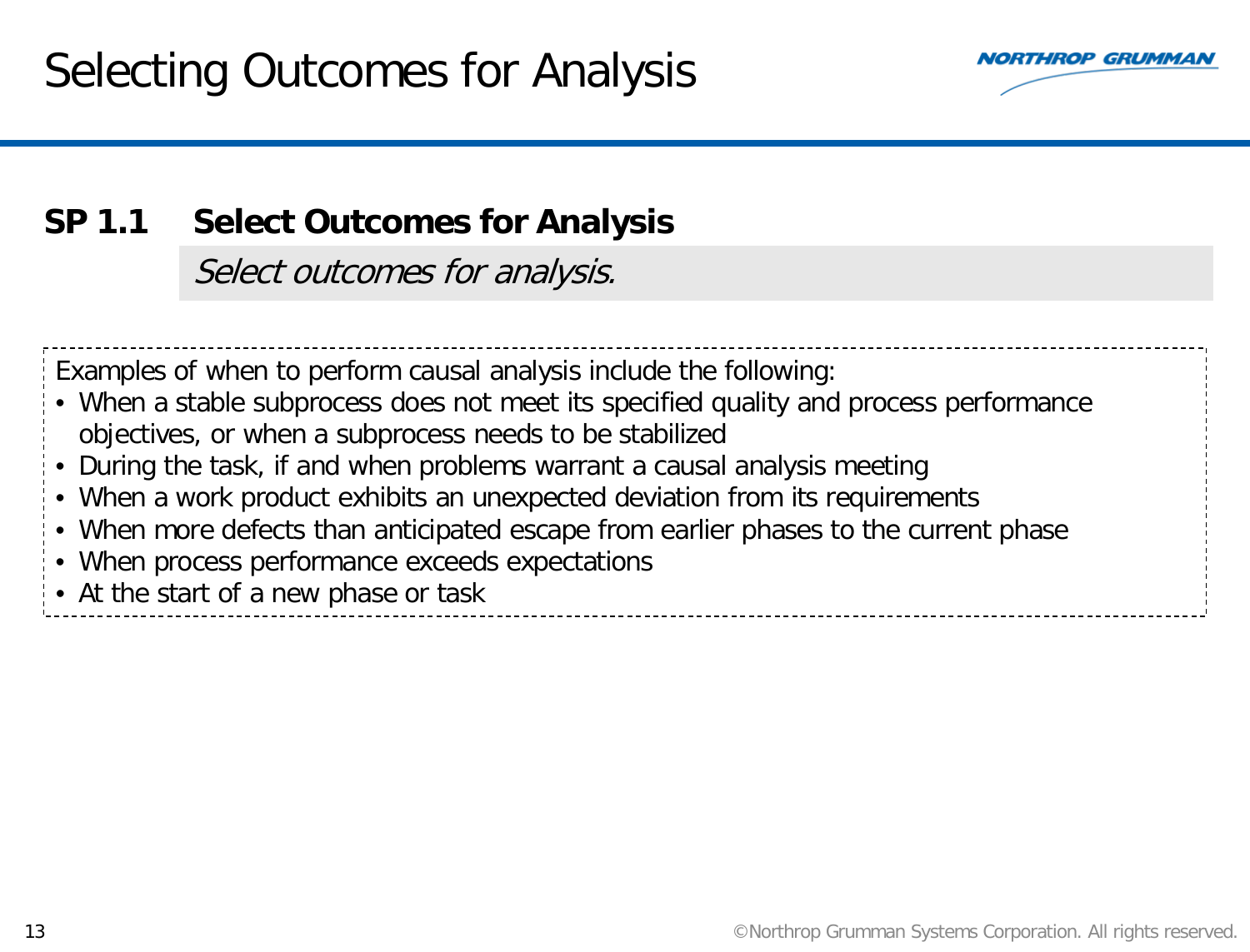# Organizational Performance Management Added SG1, generalized piloting



#### OPM V1.2

### SG 1 Select Improvements

- SP 1.1 Collect and Analyze Improvement Proposals
- SP 1.2 Identify and Analyze Innovations
- SP 1.3 Pilot Improvements
- SP 1.4 Select Improvements for Deployment
- SG 2 Deploy Improvements
- SP 2.1 Plan the Deployment
- SP 2.2 Manage the Deployment
- SP 2.3 Measure Improvement Effects

#### OPM V1.3

- SG 1 Manage Business Performance
- SP 1.1 Maintain Business Objectives
- SP 1.2 Analyze Process Performance Data
- SP 1.3 Identify Potential Areas for Improvement
- SG 2 Select Improvements
- SP 2.1 Elicit Suggested Improvements
- SP 2.2 Analyze Suggested Improvements
- SP 2.3 Validate Improvements
- SP 2.4 Select and Implement Improvements for Deployment
- SG 3 Deploy Improvements
- SP 3.1 Plan the Deployment
- SP 3.2 Manage the Deployment
- SP 3.3 Evaluate Improvement Effects

14 ©Northrop Grumman Systems Corporation. All rights reserved.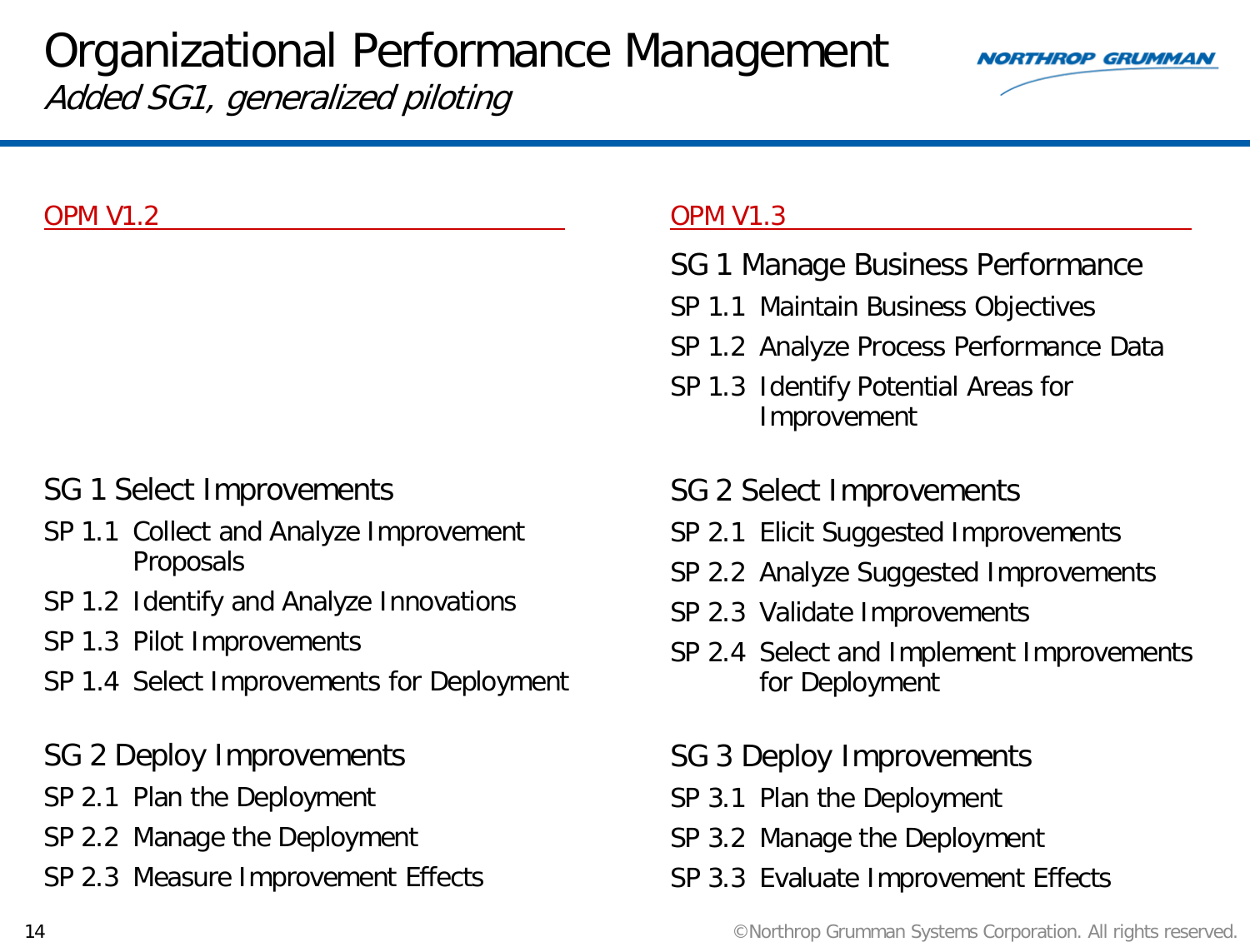

### **SG 1 Manage Business Performance**

 The organization's business performance is managed using statistical and other quantitative techniques to understand process performance shortfalls, and to identify areas for process improvement.

## **SP 1.1 Maintain Business Objectives**

 Maintain business objectives based on an understanding of business strategies and actual performance results.

### **SP 1.2 Analyze Process Performance Data**

 Analyze process performance data to determine the organization's ability to meet identified business objectives.

### **SP 1.3 Identify Potential Areas for Improvement**

 Identify potential areas for improvement that could contribute to meeting business objectives.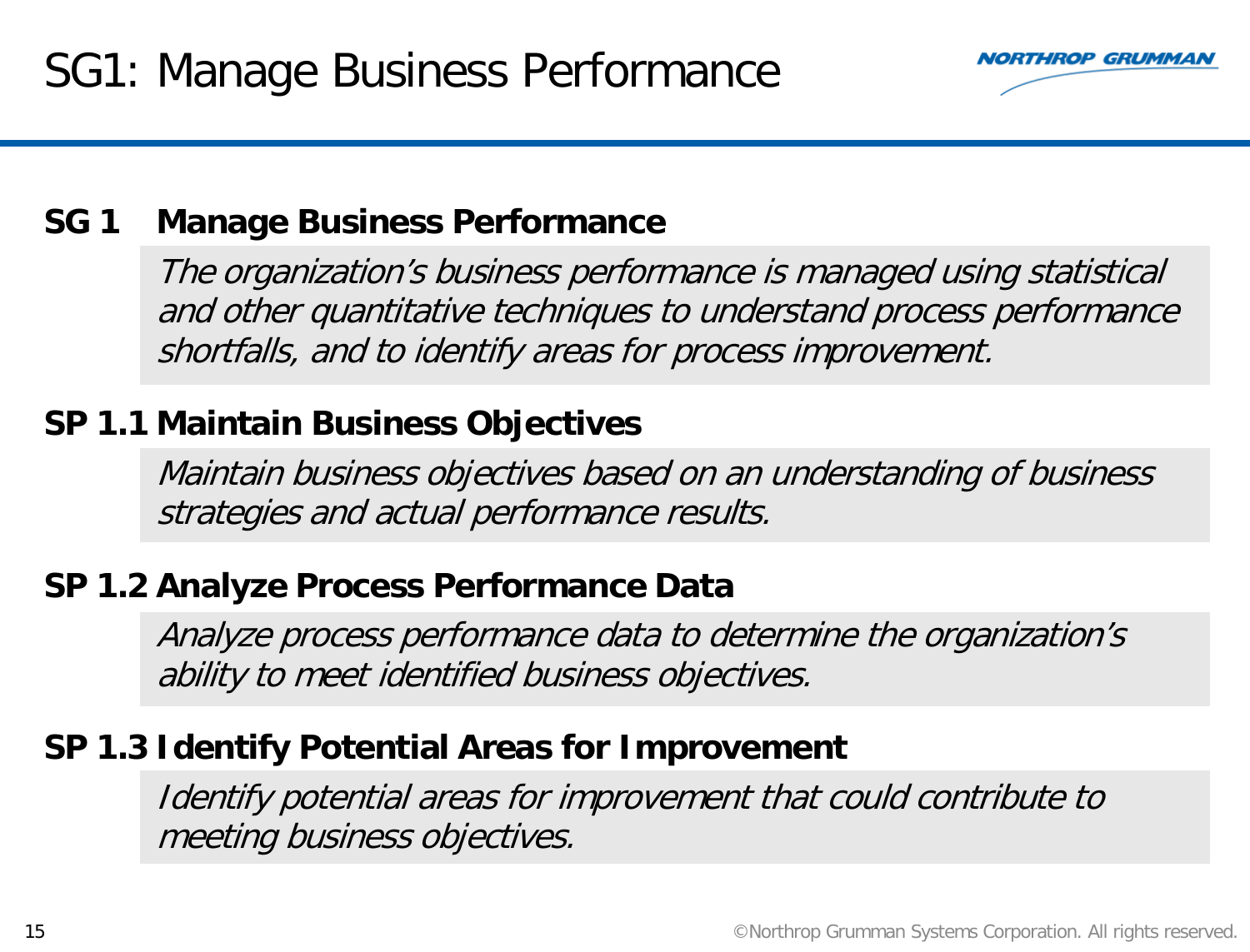NGC Business Goals and Performance Objectives

Ξ





# Quality & Process **Performance Objectives**

- Increase understanding of product quality across wider range of project processes and decrease variation
- Develop understanding of process performance across wider range of project processes and decrease variation
- Organizational strategic goals flow down annually
- Organizational staff develop proposed organizational quantitative quality and process performance objectives based on the strategic goals
- The proposed quantitative goals are reviewed with the Divisions and adjusted as needed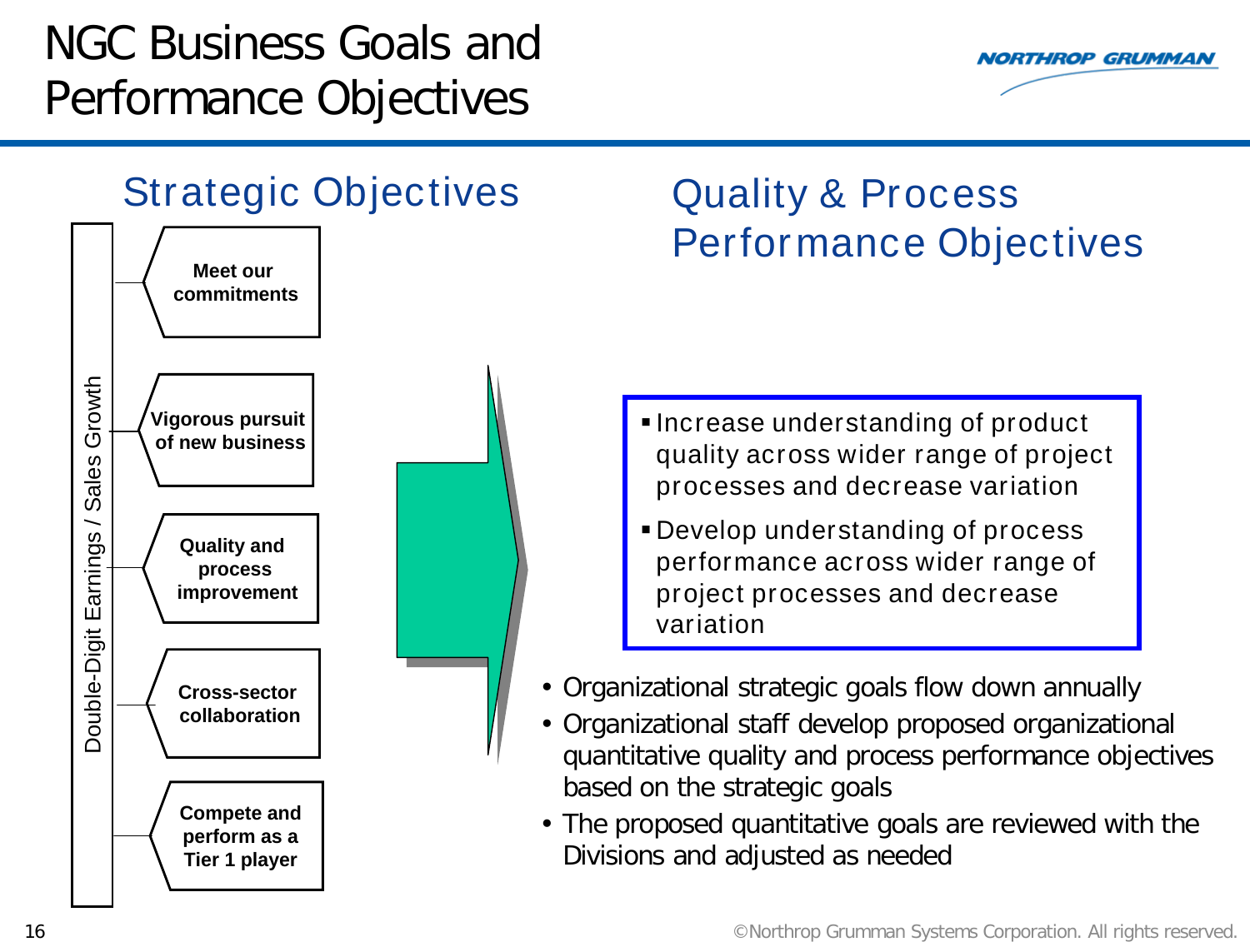

# **SP 2.3 Validate Improvements**

Validate selected improvements.

| Examples of validation methods include the following:                            |  |
|----------------------------------------------------------------------------------|--|
| $\cdot$ Discussions with stakeholders, perhaps in the context of a formal review |  |
| $\cdot$ Prototype demonstrations                                                 |  |
| • Pilots of suggested improvements                                               |  |
| $\sim$ Modeling and simulation                                                   |  |
|                                                                                  |  |

Pilots can be conducted to evaluate significant changes involving untried, high-risk, or innovative improvements before they are broadly deployed. Not all improvements need the rigor of a pilot.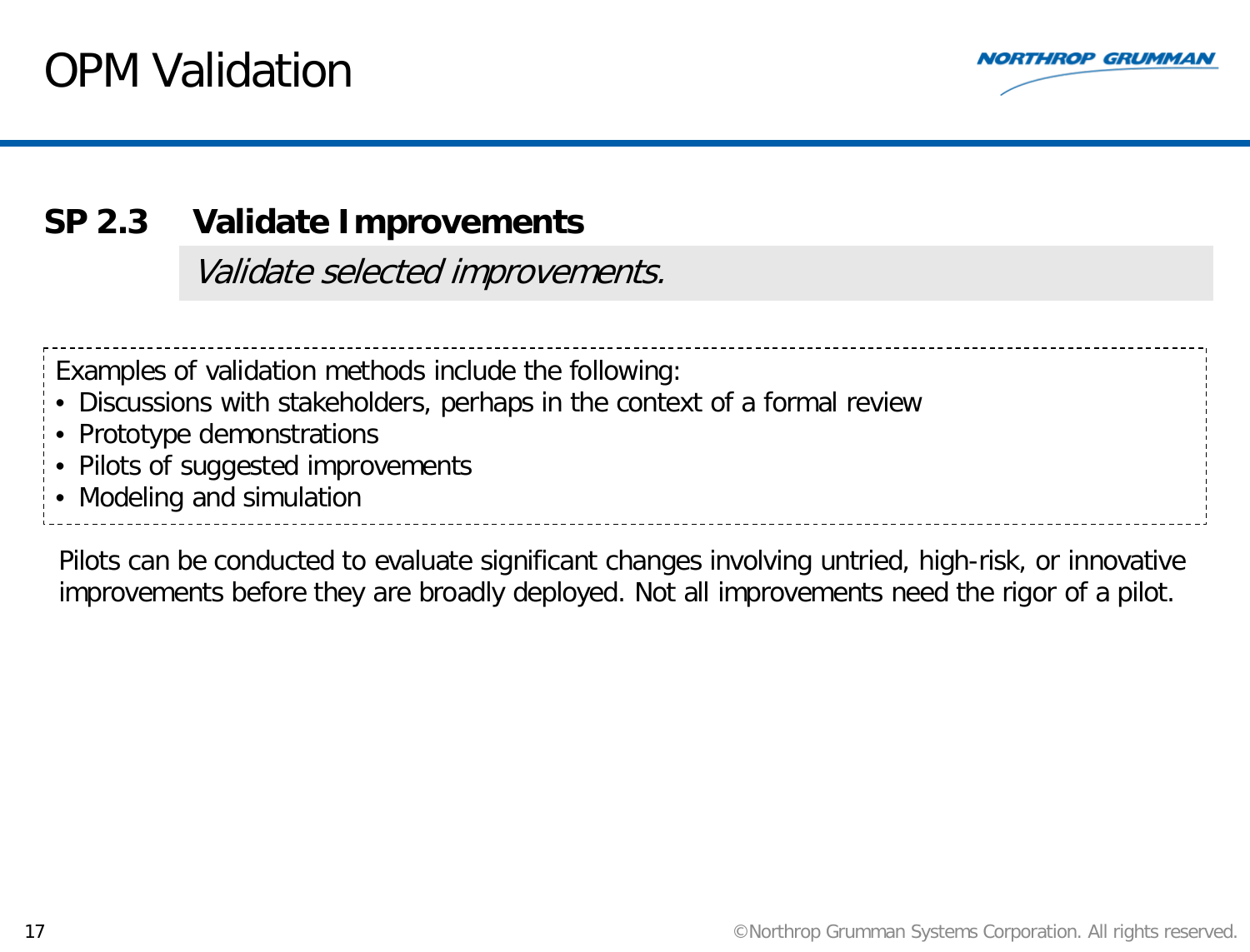

Better Products and Services Produced Faster And Cheaper

*Adapted from "How Does High Maturity Benefit the Customer?", R. Hefner, Systems & Software Technology Conference, 2005*